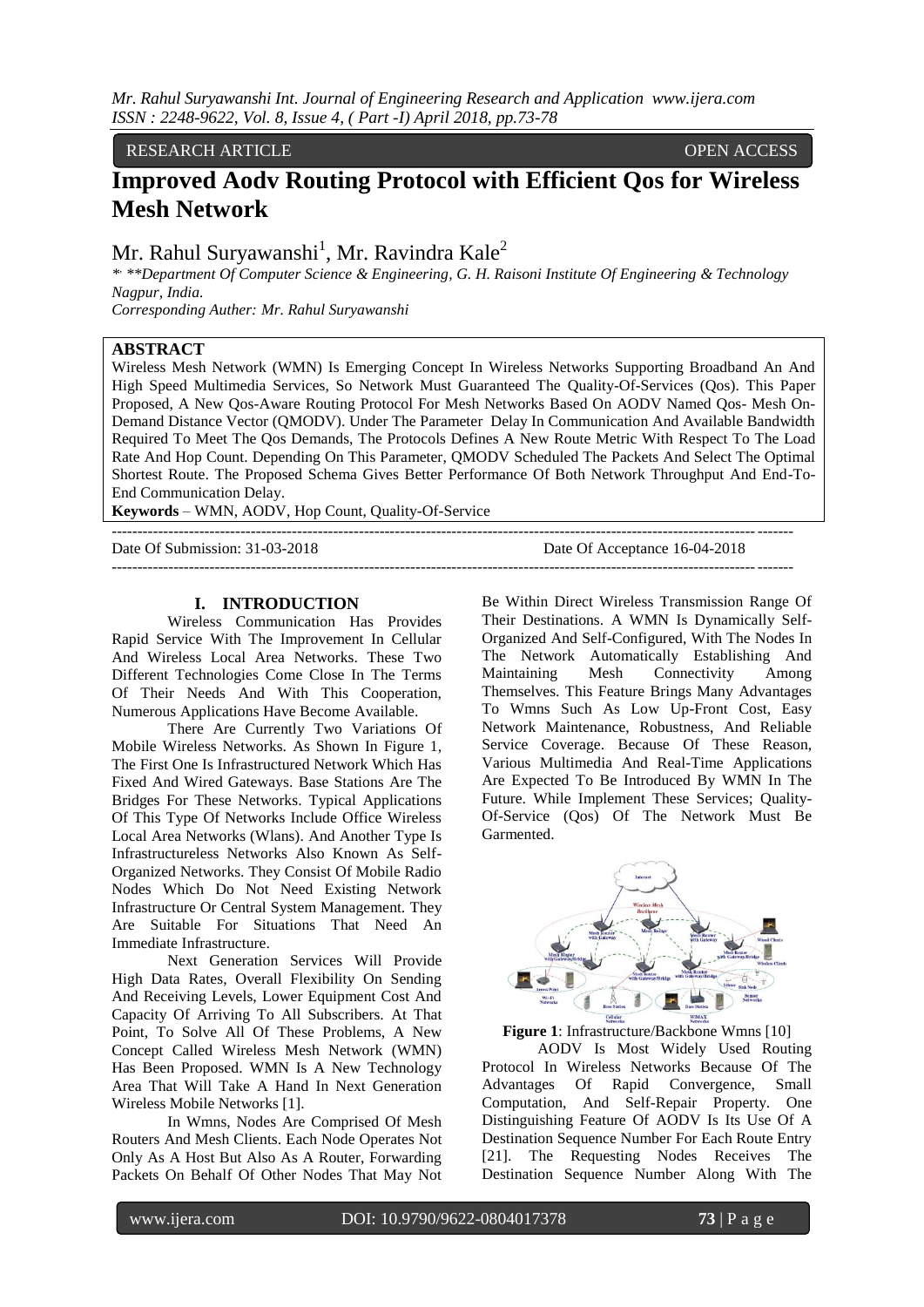*Mr. Rahul Suryawanshi Int. Journal of Engineering Research and Application www.ijera.com ISSN : 2248-9622, Vol. 8, Issue 4, ( Part -I) April 2018, pp.73-78*

Route Information Through It Will Communicate [2]. However, AODV Measures Route Only By The Number Of Hops And The Destination Node Deals With The Routing Request Packet (RREQ) First Arrives. It Isn't A Qos Routing Protocol [3]. Those Characteristics Don't Satisfy The Integrated Requirement Of Some Services Which Demand<br>Dynamic Requirements On Multi-Target Dynamic Requirements On Performance (Such As Delay, Bandwidth, Few Congestion And High Qos).

Considering Those Parameter, This Paper Proposed A Methodology For Finding Of Optimal Shortest Path In Wireless Mesh Network. The Proposed Methodology Calculates The Path Depending Upon Load At Every Node. This Results In Congestion Free Routing Path Which Minimized The Communication Delay And Packet Loss.

Section II Represents The Related Work On Qos Based Routing Algorithm In Wireless Mesh Network. Sections III Represents The Proposed Methodology And At The End Section IV Conclude On Study.

### **II. RELATED WORK**

Routing Protocol Is A Protocol That Specifies How Routers Communicate With Each Other, Disseminating Information And Enables Them To Select Routes Between Any Two Nodes On A Computer Network. Many Routing Schemes Have Been Proposed For Wireless Mesh Network Which Provides Different Level For Maintain Quality-Of-Service (Qos).

In Ad-Hoc Network, For Mobile Nodes, Ad-Hoc On Demand Distances Vector Routing Protocol Is Wildly Used [4]. It Offers Quick Adaptation To Dynamic Link Conditions, Low Network Utilization, Low Processing And Memory Overhead And Determines Unicast Routes To Destinations Within The Ad Hoc Network. Before AODV, DSDV Routing Protocol Used For The Communication. It Is Table-Driven Routing Scheme Based On Bellman Ford Algorithm. As DSDV Is Table-Driven Routing Scheme, It Store Predefine Communication Path. DSDV Requires A Regular Update Of Its Routing Tables, Which Takes Some Battery Power And A Small Amount Of Bandwidth Even When The Network Is Idle. [Although,](http://en.wiktionary.org/wiki/although) DSR Are Similar To AODV, DSR Has Access To A Significantly Greater Amount Of Routing Information Than AODV [6]. Referring To The Table 1 [5][6][7], Average End-To-End Communication Delay And Packet Loss Has Been Increased. Also In Single Request Cycle, DSR Replies On All Requests Reaching From Destination Due To Which Network Overhead Increased,

Whereas AODV Replies On Request Which Reach First. Thus, Network Overhead Is Maintained.

But AODV Used As-Is, Can Result In Poor Performance In A Wireless Mesh Network [8]. The Reasons [9] Are As Follows,<br>1. AODV Lacks

1. AODV Lacks Support For High Throughput Routing Metrics.

2. AODV Lacks An Efficient Route Maintenance Technique.

3. AODV Route Discovery Latency Is High.

Based On Mentioned Reasons It Is Necessary To Improve AODV Routing Protocol For Maintaining Qos And Implementation In Wireless Mesh Network.

Surveys Presented In [10] & [11] Focus On Major Contributions Pool Of QOS Routing Solutions For Wireless Mesh Network And Ad-Hoc Network, And Classified Them Based On Their Interaction Between The Networks. Author Discusses Network Architecture Of WMN, What Are The Characteristics Of WMN, How Will Be The Application Scenarios [12], [13], [14] And Critical Factors Influencing Network Performance [15]. At The End Concluded That, Depending On These Entire Factors How Capacity Of WMN Affected In Terms Of Throughput, End-To-End Delay, Limited Capabilities Of Network Integration. Because Of These Influence, There Is A Need Of Secure Qos Aware Routing Protocol Is Important. To Accomplish This Process, Network Management Can Be Functionally Divided Into Five Areas: Fault Management, Configuration Management With Respect To Network Configuration, Security Management With Respect To Data And Node Authentication, Performance Management As Per Routing Of Path And Accounting Management With Respect To Load Management [15].

By Considering The Above Parameters, Ling Liu, Lei Zhu *Et. Al.* Proposed Routing Algorithm By Improving AODV Routing Protocol In WMN Defines A New Route Metric By Estimation Of Available Bandwidth And Select's The Best Route According To It [3]. Authors Modified The AODV By Excluding Some Nodes Before Establishing The Route Which Unfit To The

Qos Requirements And Reduce Invalid Transmission Of RREQ. A. Bhorkar *Et. Al.* [17] And K. Choumas *Et. Al.* [16] Provides Concept Of Congestion Diversity To Minimized End-To-End Delay By Using Backpressure (BP), Enhanced-Back Pressure (E-BP) Routing Algorithms Available For Congestion-Aware Routing Algorithms. Author's Modifies The Protocol Stack At The Routing Layer To Take The Congestion In The

**TABLE 1:** Comparison Of Various Routing Protocol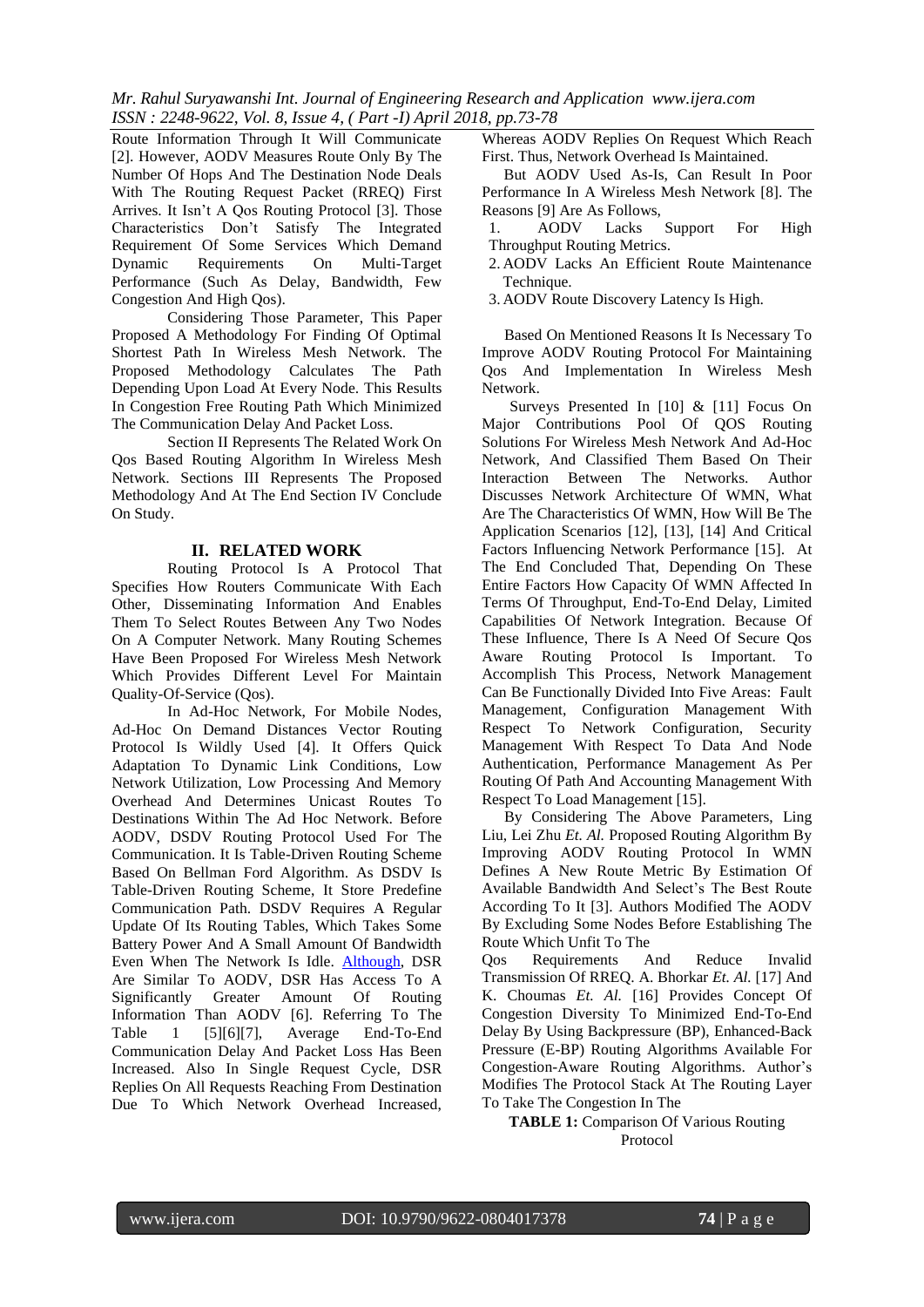*Mr. Rahul Suryawanshi Int. Journal of Engineering Research and Application www.ijera.com ISSN : 2248-9622, Vol. 8, Issue 4, ( Part -I) April 2018, pp.73-78*

|                              | <b>AODV</b> | <b>DSDV</b> | <b>DSR</b> | <b>TORA</b> |
|------------------------------|-------------|-------------|------------|-------------|
| <b>Packet Loss</b>           | Minimum     | Mediocrity  | Mediocrity | Mediocrity  |
| <b>Packet Delivery Ratio</b> | Peak        | Mediocrity  | Mediocrity | Mediocrity  |
| End-To-End Delay             | Minimum     | Mediocrity  | Peak       | Mediocrity  |
| <b>Routing Overhead</b>      | Minimum     | Constant    | Minimum    | Mediocrity  |
| <b>Path Discovery Time</b>   | Minimum     | Minimum     | Mediocrity | Mediocrity  |
| <b>Packet Loss</b>           | Minimum     | Mediocrity  | Mediocrity | Mediocrity  |
| <b>System Throughput</b>     | High        | Mediocrity  | Mediocrity | Mediocrity  |

### **Figure 1:** Simulation Scenario

Network Into Account. Thus, They Achieve The Qos In Terms Of Throughput Ratio And End-To-End Communication Delay. Some Systems Use The Concept Of Supergraphs Which Provide A Node Transition And Load Sharing Method To Achieve Qos In Wireless Mesh Network [5][18][19].

Load Distributed Mesh Routing (LDMR) Design For Load Distribution In WSN [20]. LDMR Select Potential Next Hop Nodes Based On A Quadrant And Distance Information. The Potential Next Hop Selection Based On Packet Success Rate And Maximum Velocity Of A Packet. Due To Such Selection, The Throughput Increase.

# **III. PROPOSED METHODOLOGY**

### **3.1 Path Discovery:**

This Section Presents The QMODV Routing Metrics For Wireless Mesh Network. The Intuition Behind The Proposed Scheme Is That If Load Is Calculated At Each Node In Route Path, The Communication Delay And Packet Loss Will Be Decreases And Increase The Packet Delivery Ratio. Here, Load Is Considered As Waiting Packets For Transmission At Each Node.

Following Example Explain How QMODV Routing Works:

Assume, Every Node Transmitting Data At The Rate 100 Packet/Sec And There Is Communication Going On Between Node N And Node E Of Data Size 5000 Packets.

- A. Node S Needs To Transmit A Data Of Size 4043 Packets To D.
- B. Creates A Route Request (RREQ)
	- Enters D's IP Addr, Seq#, S's IP Addr, Seq#, Hopcount=0
- C. Node S Broadcasts RREQ To Neighbors
- D. Node A Receives RREQ
- Makes A Reverse Route Entry For S Dest=S, Nexthop=S, Hopcount=1
- It Has No Routes To D, So It Rebroadcasts RREQ
- E. Node B And E Receives RREQ



- Makes A Reverse Route Entry For S Dest=S, Nexthop=A, Hopcount=2
- It Has No Routes To D, So It Rebroadcasts RREQ

Process Is Going On Till All Possible Routes To Node D Not Found. When The First Three Shortest Routes Are Found, It Creates The Route Reply And Calculates The Load At Each Node. Here,

- L And K Creates A Route Reply (RREP), Enters D's IP Addr, Seq#, S's IP Addr, Hopcount To D=1, Maintain Session Table For Load Calculated.
- L Unicasts RREP To G, Update The Load Table By Adding The Load Of G And K Unicasts RREP To H, Update The Load Table By Adding The Load Of H.
- F. Node S Receives RREP

Process Is Going On Till Route Reach To Node S. After Reaching All Route Reply At Source Node, Depending Upon Load At Each Node, Source Node Calculates The Average Waiting Time And Selects The Optimal Shortest Path For Data Transformation. Here, Node N To Node E Communication Is Going On Of Data Packet Size 5000. So That, The Calculated Waiting Time By First Three Shortest Paths Is:

**Table 2:** Waiting Time Table Assuming Every Node Transmitting 100 Packets/ Sec

| Path            | Time              |
|-----------------|-------------------|
| $S-A-E-H-K-D$   | 66 Sec            |
| $S-A-B-C-G-L-D$ | 41 Sec            |
| $S-A-B-F-G-L-D$ | 41 <sub>sec</sub> |

- Select Optimal Shortest Path And Makes A Forward Route Entry To D Dest=D, Nexthop  $=A$ , Hopcount = 6
- Sends Data Packet On Route To D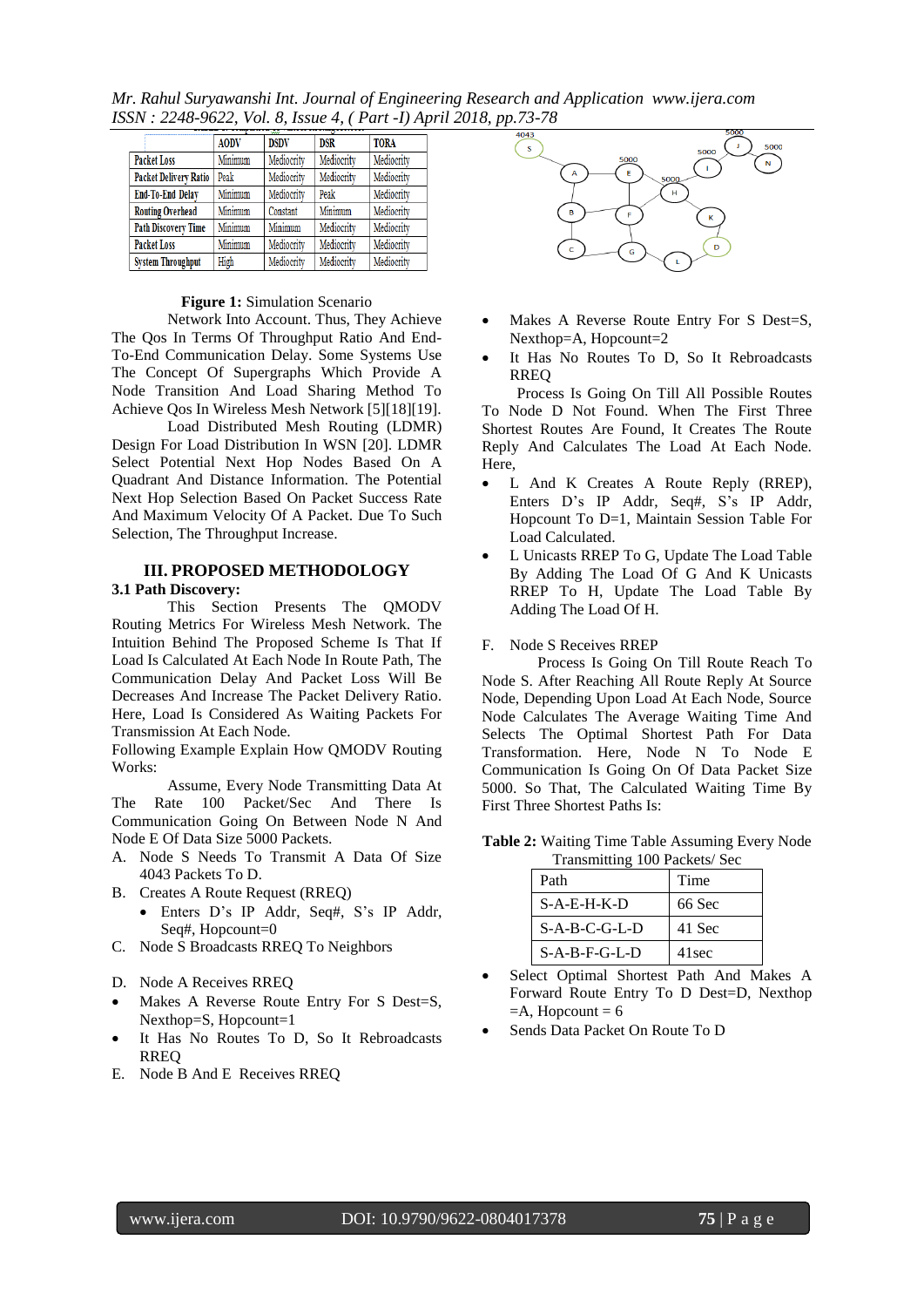*Mr. Rahul Suryawanshi Int. Journal of Engineering Research and Application www.ijera.com ISSN : 2248-9622, Vol. 8, Issue 4, ( Part -I) April 2018, pp.73-78*



**Figure 3**: All First Three Route To Node D

1)S-A-E-H-K-D, 2) S-A-B-C-G-L-D AND 3) S-A-B-F-G-L-D



**Figure 4:** Optimal Shortest Route To Node D

### **3.2 Packet Loss And Delay:**

Usually, Packet Loss Occurs Because Of Conjunction At The Intermediate Node. If, In The Waiting Queue Of Any Transmitting Node Become Full, The Packets Will Dropped. As Per The Scenario, At Node H, Incoming Data Are More Than Transmitting Data. Thus, At Node H Conjunction Occurs, And After Reaching Maximum Capacity Of Data Packet Storage, Packet Will Be Lost. Figure 3 Shows The Waiting Packets At Node H.

At Node H, If Transmitting Channel Is Having 10 Mbps Bandwidth And Storing Capacity 20 Packets Then There Is Approximately 20 Packets Dropped For Both Communications I.E. For Communication Between S To D And N To E If We Select The Path As Per Hop Count.

But, By Selecting Path Depending Upon Time, The Packet Loss And Delay Of Communication Minimized.

#### **1.3 Packet Delivery Ratio:**

Packet Delivery Ratio Is Calculated As,

Packet Resived \* 100 Packet Delivery Ratio = Packet Sent

Thus, Overall Performance Analysis Is:



**Figure 5:** Waiting Packets

| Path                     | Actua     | Packe     | Delay | Tota      | Packet         |
|--------------------------|-----------|-----------|-------|-----------|----------------|
|                          |           | t Loss    |       |           | <b>Deliver</b> |
|                          | Time      |           |       | Tim       | y Ratio        |
|                          |           |           |       | e         |                |
| $S-A-E-$                 | 41        | $10 - 12$ | 25    | 66        |                |
| $H-K-D$                  | Sec       |           | Sec   | Sec       | $71 - 76$      |
| $S-A-B-$<br>$C-G-L$<br>D | 41<br>Sec | 0         | 0 Sec | 41<br>Sec | 100            |
| $S-A-B-$<br>$F-G-L$<br>D | 41<br>Sec | 0         | 0 Sec | 41<br>Sec | 100            |

**Table 3:** Routing Path Analysis

#### **IV. SIMULATION AND PERFORMANCE EVOLUTION**

Simulations Were Done By Creating JAVA Simulator In Which No. Of Nodes And Routers Are Given By User. Nodes Are Randomly Connected With Router And Each Other. Table 6 Shows The Connectivity Matrix Of Node And Router Connection. Load On Each Node Also Randomly Given In Between 100-1000 As Shown In Table 5.

For Simulating, Node 2 As A Source Node And Node 16 As Destination Nodes. Here, For Finding The Path, We Calculate The All Path From Source To Destination. Thus, Node 2 Send Request To All Node For Finding Route To Destination. The All Possible Shortest Paths From Node 2 To Node 16 Are:

**Table 4:** Shortest Path Table From Node 2 To Node

| 16                |                       |       |          |
|-------------------|-----------------------|-------|----------|
| Path              | Route                 | No.   | Load (In |
| No.               |                       | Of    | Packets) |
|                   |                       | Hop   |          |
|                   |                       | Count |          |
| Path 1            | $2 - 4 - 8 - 12 - 16$ | 5     | 1412     |
| Path <sub>2</sub> | $2 - 4 - 8 - 20 - 16$ | 5     | 1299     |
| Path <sub>3</sub> | $2 - 4 - 8 - 10 - 17$ | 6     | 1155     |
|                   | 16                    |       |          |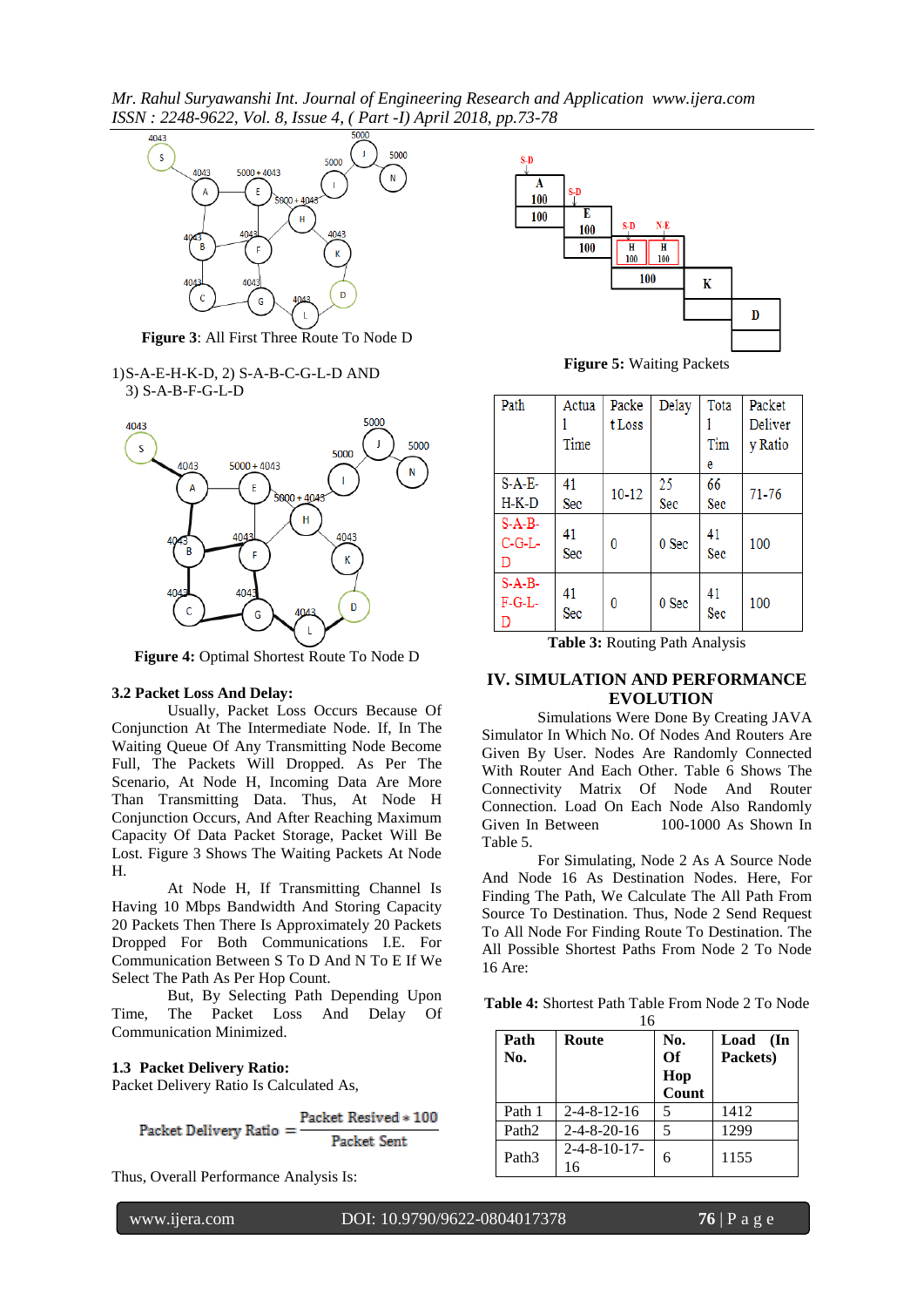*Mr. Rahul Suryawanshi Int. Journal of Engineering Research and Application www.ijera.com ISSN : 2248-9622, Vol. 8, Issue 4, ( Part -I) April 2018, pp.73-78*

If, We Used Traditional Routing Protocol, It Selects The Path Which Arrived First With Minimum Hop Count. Therefore, It Selects Path 1 Or Path 2 Which Is Arriving First. But, The Proposed Routing Protocol Select The Path Having Minimum Load And Minimized The Packet Loss.



- b. For 100 Nodes
- c. **Figure 6:** Comparison Between Time Required For Data Send For Every Communication

Figure 6 Shows The Comparison Between Current AODV Routing Protocol And Proposed Routing Protocol Depending Upon Time Required For Competing Communication Between The Numbers Of Communications. The Proposed Routing Protocol Improves The Traditional Routing By 30% To 40%.

#### **V. CONCLUSION**

As, Proposed Routing Protocol Calculates The Load At Each Node And Select Congestion Aware Optimal Shortest Path, The End-To-End Communication Delay Will Be Minimized And Packet Delivery Ratio Will Be Increased. Also, Varying Load From Other Nodes Sharing The Same Network Resources Will Be Minimized, Thus Results In Increased System Throughput.

Overall, Proposed Routing Protocol Maintains The Qos Of The Network While Communication And May Provides Better Performance In Wireless Mesh Network. In Future, If We Provide The Security Like Node Authentication, It Will Provide A Secure Routing

Protocol For Communication And Data Transformation.

### **REFERENCES**

- [1] Safak Durukan Odabasi, A. Halim Zaim "A Survey On Wireless Mesh Networks, Routing Metrics And Protocols", *International Journal Of Electronics, Mechanical And Mechatronics Engineering Vol.2 Num.1 Pp.(92-104), 2010.*
- [2] Charles E. Perkins, Elizabeth M. Royer, "Ad-Hoc On-Demand Distance Vector Routing," 2nd IEEE Workshop On Mobile Computing Systems And Applications, 1997.
- [3] Ling Liu, Lei Zhu, Long Lin, Qihui Wu, "Improvement Of AODV Routing Protocol With Qos Support In Wireless Mesh Networks," ELSEVIER, Physics Procedia 25, *Pp.* 1133-1140, 2012.
- [4] Stephen Bate, Govind Kadambi, "Partitioning And Internetworking Wireless Mesh Network With Wired Network For Delivery Maximization And Qos Provisioning," ELSEVIER, Procedia Technology, *Pp.* 18 – 29, 2012.
- [5] Josh Broch David A. Maltz David B. Johnson Yih-Chun Hu Jorjeta Jetcheva, "A Performance Comparison Of Multi-Hop Wireless Ad Hoc Network Routing Protocols," Fourth Annual ACM/IEEE International Conference On Mobile Computing And Networking (Mobicom'98), *Pp.* 85-97, October 25–30, 1998
- [6] Charles E. Perkins, Elizabeth M. Royer, Samir R. Das And Mahesh K. Marina, "Performance Comparison Of Two On-Demand Routing Protocols For Ad Hoc Networks," IEEE INFOCOM, 2000.
- [7] Y. Bejerano, S.-J. Han, And A. Kumar, "Efficient Load-Balancing Routingfor Wireless Mesh Networks," ELSEVIER, Computer Network 51, Vol. 51, No. 10, *Pp.* 2450–2466, 2007.
- [8] R. Ramanathan, "On The Performance Of Ad Hoc Networks With Beamforming Antennas," ACM International Symposium On Mobile Ad Hoc Networking And Computing (MOBIHOC), *Pp.* 95–105, October 2001.
- [9] [Http://Moment.Cs.Ucsb.Edu/~Krishna/Aodv-](http://moment.cs.ucsb.edu/~krishna/aodv-st/)[St/](http://moment.cs.ucsb.edu/~krishna/aodv-st/)
- [10] Ian F. Akyildiz, Xudong Wang, Weilin Wang, "Wireless Mesh Networks: A Survey," ELSEVIER, Computer Networks 47, *Pp.*445– 487, 2005.
- [11] T. Bheemarjuna Reddy, I. Karthigeyan, B.S. Manoj, C. Siva Ram Murthy, "Quality Of Service Provisioning In Ad Hoc Wireless Networks: A Survey Of Issues And